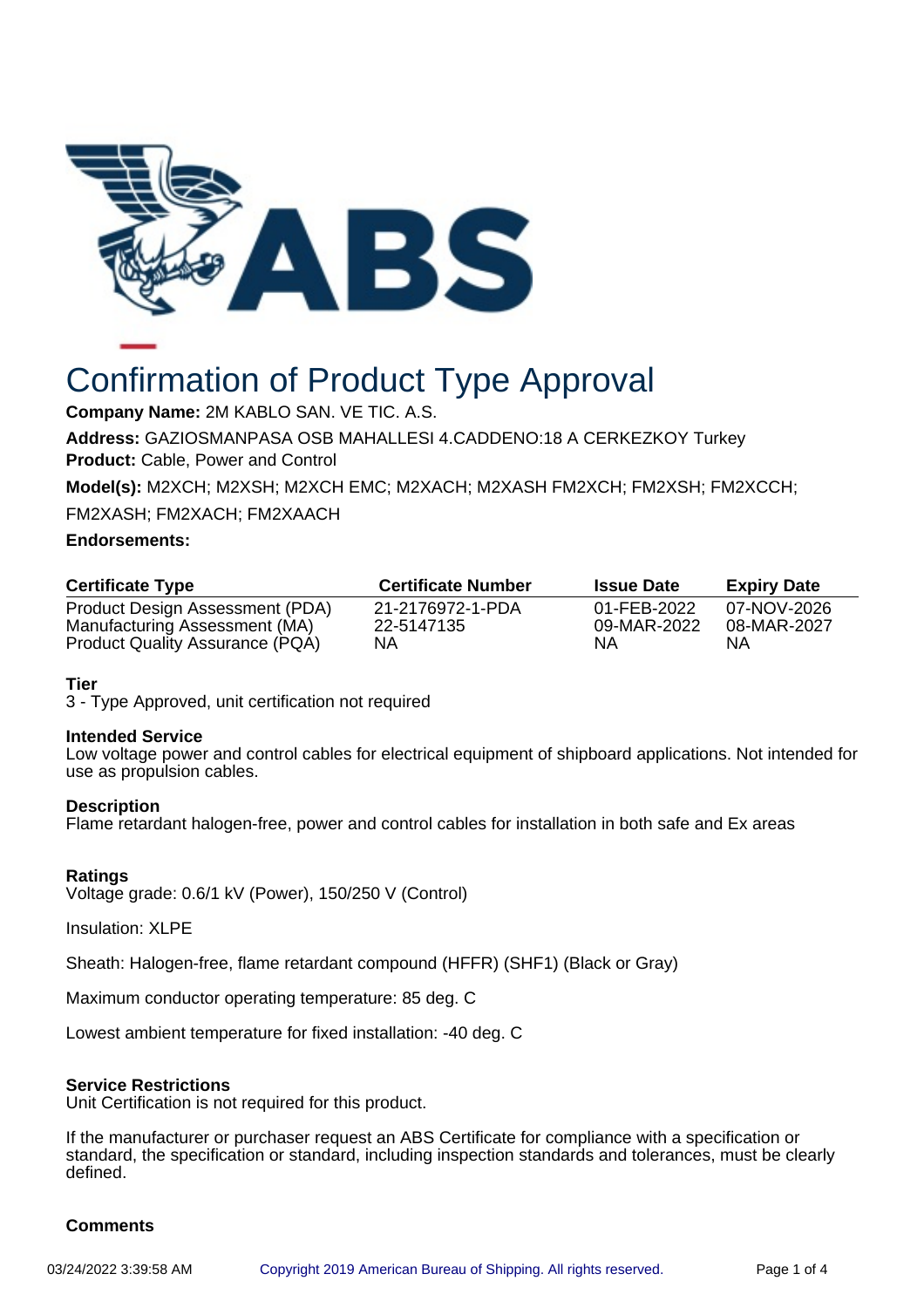1. The installation of single conductor cables are to be in accordance to 4-8-4/21.7 of Marine Vessel Rules 2022.

2. The following cable markings are to be provided in accordance with IEC 60092-353:

- Indication of origin (manufacturer's name or trade mark) and rated voltage (Uo/ U) and construction (number of cores and cross sectional area of the conductor).

3.The Manufacturer has provided a declaration about the control of, or the lack of Asbestos in this product.

#### **Notes, Drawings and Documentation**

Drawing No. 0151-1-22, Datasheet, Revision: -, Pages:

Drawing No. 0153-22, Datasheet, Revision: -, Pages:

Drawing No. 0157-3-22, Datasheet, Revision: -, Pages:

Drawing No. 0247-22, Datasheet, Revision: -, Pages:

Drawing No. 0252-1-22, Datasheet, Revision: -, Pages:

Drawing No. 2M Kablo Turkey, IEC Test Report 61034, Smoke Density, 05 Jan.2016, Revision: -, Pages: -

Drawing No. TSE Deney Turkey, IEC Test Report PRD00051440 456\_442, 11 March 2016, Revision: -, Pages: -

Drawing No. Zwick Roel Lab Turkey, IEC Test Report PRD000514356, 14 Jan. 2016, Revision: -, Pages: -

Drawing No. Zwick Roel Lab Turkey, IEC Test Report PRD00051440, 13 Jan. 2016 ,Revision: -, Pages: -

Drawing No. Zwick Roel Lab Turkey, IEC Test Report PRD00062442, 12 Jan. 2016, Revision: -, Pages: -

Drawing No. 2M Kablo Turkey - IS3059526 - Test Report, 04 Feb.2016, Revision: -, Pages: -

Drawing No.2M Kablo Turkey - Flammability Test Report No. 16-0420, 08 Jan. 2016, Revision: -, Pages: -

Drawing No. Statement of design description 17 Sept. 2021, Revision: -, Pages:

#### **Term of Validity**

This Product Design Assessment (PDA) Certificate remains valid until 07/Nov/2026 or until the Rules and/or Standards used in the assessment are revised or until there is a design modification warranting design reassessment (whichever occurs first).

Acceptance of product is limited to the "Intended Service" details prescribed in the certificate and as per applicable Rules and Standards.

This Certificate is valid for installation of the listed product on ABS units which exist or are under contract for construction on or previous to the effective date of the ABS Rules and standards applied at the time of PDA issuance. Use of the Product for non-ABS units is subject to agreement between the manufacturer and intended client.

#### **ABS Rules**

Rules for Conditions of Classification (2022): 1-1-4/7.7, 1-1-A3, 1-1-A4, which covers the following: Rules for Building and Classing Marine Vessels (2022): 4-8-3/9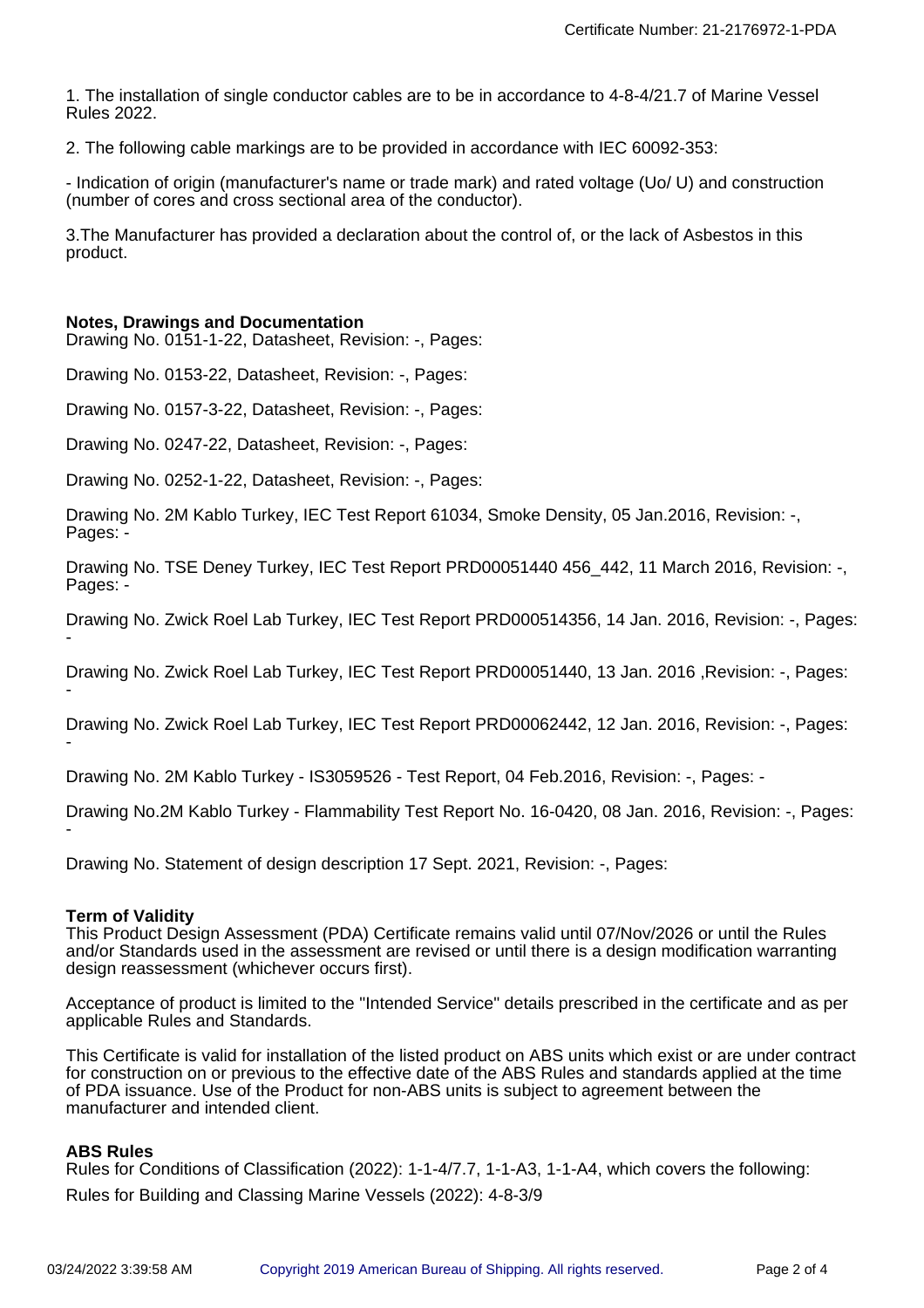Rules for Conditions of Classification - Offshore Units and Structures (2022):1-1-4/9.7, 1-1-A2, 1-1-A3, which covers the following:

Rules for Building and Classing Mobile Offshore Units (2022): 4-3-4/7

Rules for Building and Classing Facilities on Offshore Installations (2022): 3-6/13

Rules for Conditions of Classifications - High-Speed Craft (2022): 1-1-4/11.9, 1-1-A2, 1-1-A3, which covers the following:

Rules for Building and Classing High-Speed Craft (2022): 4-6-4/13.1

Rules for Building and Classing Steel Barges (2022): 4-1-3/9.1

## **International Standards**

IEC 60228 (2004), IEC 60092-353 (2016), IEC 60332-3-10 (2018), IEC 60684-2 (2011), IEC 60811-501 (2018), IEC 60092-376 (2017), IEC 60332-1-1/2 (2015), IEC 60332-3-22 (2018) Cat A, IEC 61034 1/2 (2019), IEC 60754-1/2 (2019), IEC 60092-350 (2020)

**EU-MED Standards** NA

**National Standards** NA

**Government Standards** NA

**Other Standards** NA



 $\frac{1}{4}$ 

Corporate ABS Programs American Bureau of Shipping Print Date and Time: 24-Mar-2022 3:39

ABS has used due diligence in the preparation of this certificate, and it represents the information on the product in the ABS Records as of the date and time the certificate is printed.

If the Rules and/or standards used in the PDA evaluation are revised or if there is a design modification (whichever occurs first),